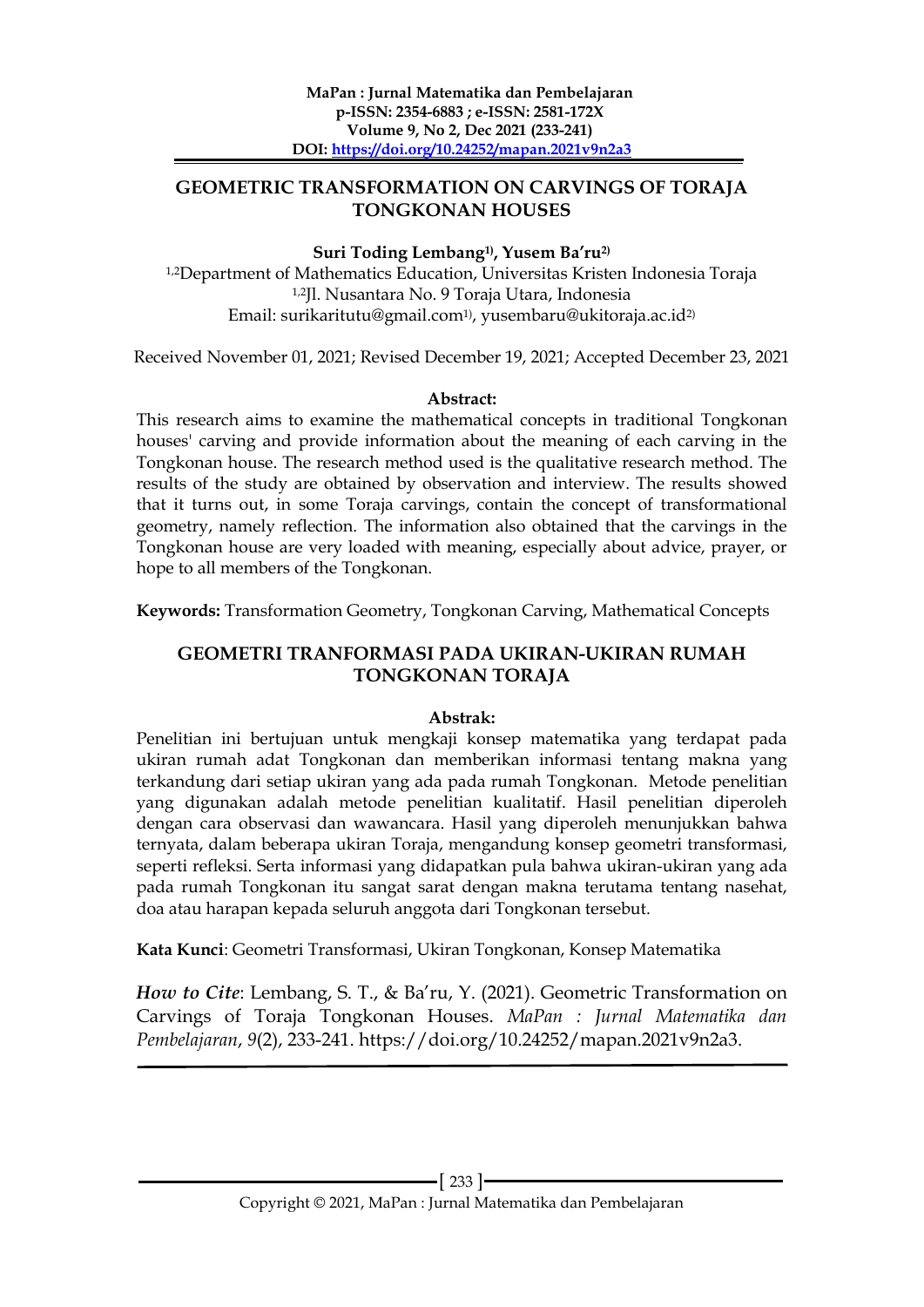#### **INTRODUCTION**

athematics is one subject that is still very difficult to understand and feared by students today. This fear of mathematics is none Lother than because the object of mathematical study is unfamiliar to **Starting and feared by students today.** This fear and the abstract nature of mathematics itself.

Based on the results of the interviews with some students, it is difficult for them to learn mathematics because there are too many formulas and no context for them. While based on the results of interviews with mathematics teachers, the cause of students' difficulty understanding mathematics is due to a lack of understanding of the basic concepts of mathematics. Based on the research results, one of the students' mistakes in solving mathematical problems is due to concept errors (Lembang, 2018). In learning mathematics, one of the materials taught from elementary to the college level is geometry (Huda, 2018; Jelatu, Sariyasa, & Ardana, 2018). Geometry learning is expected to visualize the relationships and characteristics of geometric spaces (Susilawati, Suryadi, & Dahlan, 2017). Geometry learning involves concepts related to the student's context so that students have difficulty understanding various geometric concepts (Kusumah, Kustiawati, & Herman, 2020). The teacher revealed that specifically on transformational geometry material, students are very difficult to talk about translation, dilation, rotation, and reflection. In addition, teachers also admit that it is tough to explain the concepts of translation, dilation, rotation, and reflection. In research conducted by Kivkovich (2015), it was shown that the difficulties experienced by students in geometry were understanding the language of mathematics in geometry and relating it to their initial knowledge. Another cause of difficulty in learning geometry is that the mastery of concepts is weak, understanding is inadequate on mathematical skills, and students lack enthusiasm for the subject. In addition, previous research conducted by Retnawati, Arlinwibowo, and Sulistyaningsih (2017) explained that students have some misconceptions and lack of knowledge of concepts, difficulty understanding the information given in test items, and in applying geometric concepts. In mathematics learning, geometry is a material that is considered difficult (Evidiasari, Subanji, & Irawati, 2019). At the same time, geometry is essential for understanding other areas of mathematics and contributes to logical and deductive reasoning about objects and spatial relationships (Alqahtani & Powell, 2016).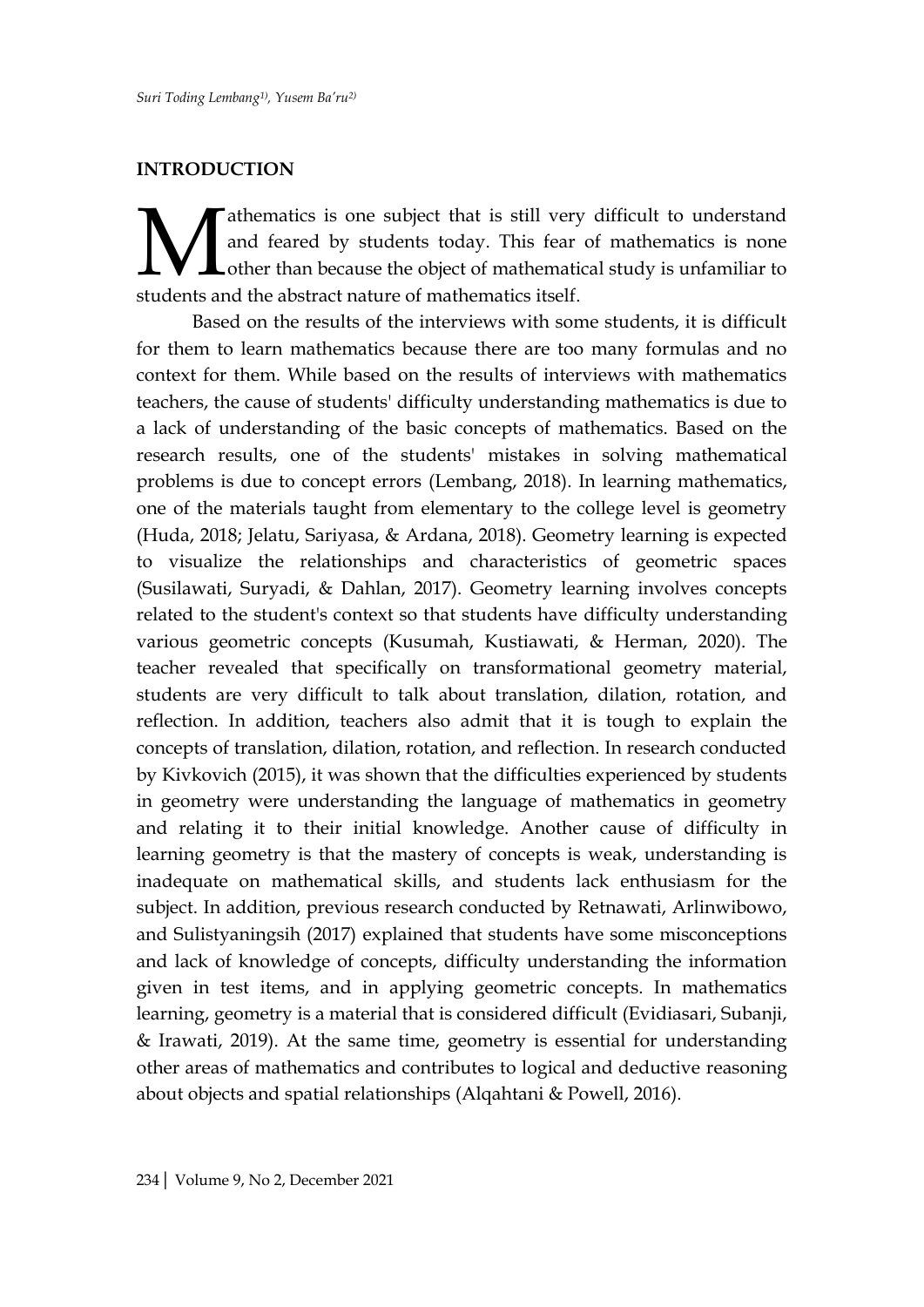For this reason, a solution is needed for students and teachers so that students can explore mathematical concepts, especially in transformational geometry materials. One solution is culture-based mathematical learning. Culture is an important thing in education, so that it can be a source of learning, including in learning mathematics (D'Ambrosio & Rosa, 2017; Rosa & Orey, 2011). The practice of mathematics in cultural groups is Ethnomathematics (D'Ambrosio, 1989). Ethnomathematics studies the relationship between mathematics and culture (Albanese & Palacios, 2015). Learning mathematics with cultural contextual (ethnomathematics) can affect students' interest and learning achievement (Budiharso & Tarman, 2020; Mauluah & Marsigit, 2019; Utami, Ponoharjo, & Aulia, 2019). Ethnomathematics plays a role in creating (Blanco-Alvarez & Oliveras, 2016) and encouraging an atmosphere to achieve educational goals and even become effective learning (Balamurugan, 2015). Ethnomathematics shifts mathematics from formal education (schools and universities) and applies it in various cultures and daily activities (Abdullah, 2017). It refers to broad ideas ranging from numerical and mathematical systems to multicultural mathematics education. The purpose of ethnomathematics is to contribute to cultural understanding and mathematical understanding, but primarily to appreciate the relationship between the two. Mathematics and culture cannot be avoided in everyday life. Culture is a unified whole and comprehensive, mathematics is knowledge that is used to solve problems in everyday life (Hardianti, 2017). Toraja is an area rich in culture, such as the traditional Toraja house that is Tongkonan. The most dominating cultural elements of this house are unique and interesting carvings. Toraja carving art is made using very simple special tools such as rulers from bamboo blades, nails, knives, and carvings made on wooden boards from the walls of traditional Tongkonan houses and barns with various motifs (Tandiling, 2015). Each motif in the carving of the traditional Tongkonan house has its own meaning. From the traditional house Tongkonan actually contains mathematical concepts. If we look closely at the carvings on the traditional Tongkonan house, all of them have mathematical concepts, one of which is geometry transformation. From the traditional house Tongkonan contains mathematical concepts. Carvings in the Tongkonan house have a type of geometry transformation (Remme' & Ba'ru, 2020). In this Tongkonan Toraja house we find type of geometry transformation, namely reflection.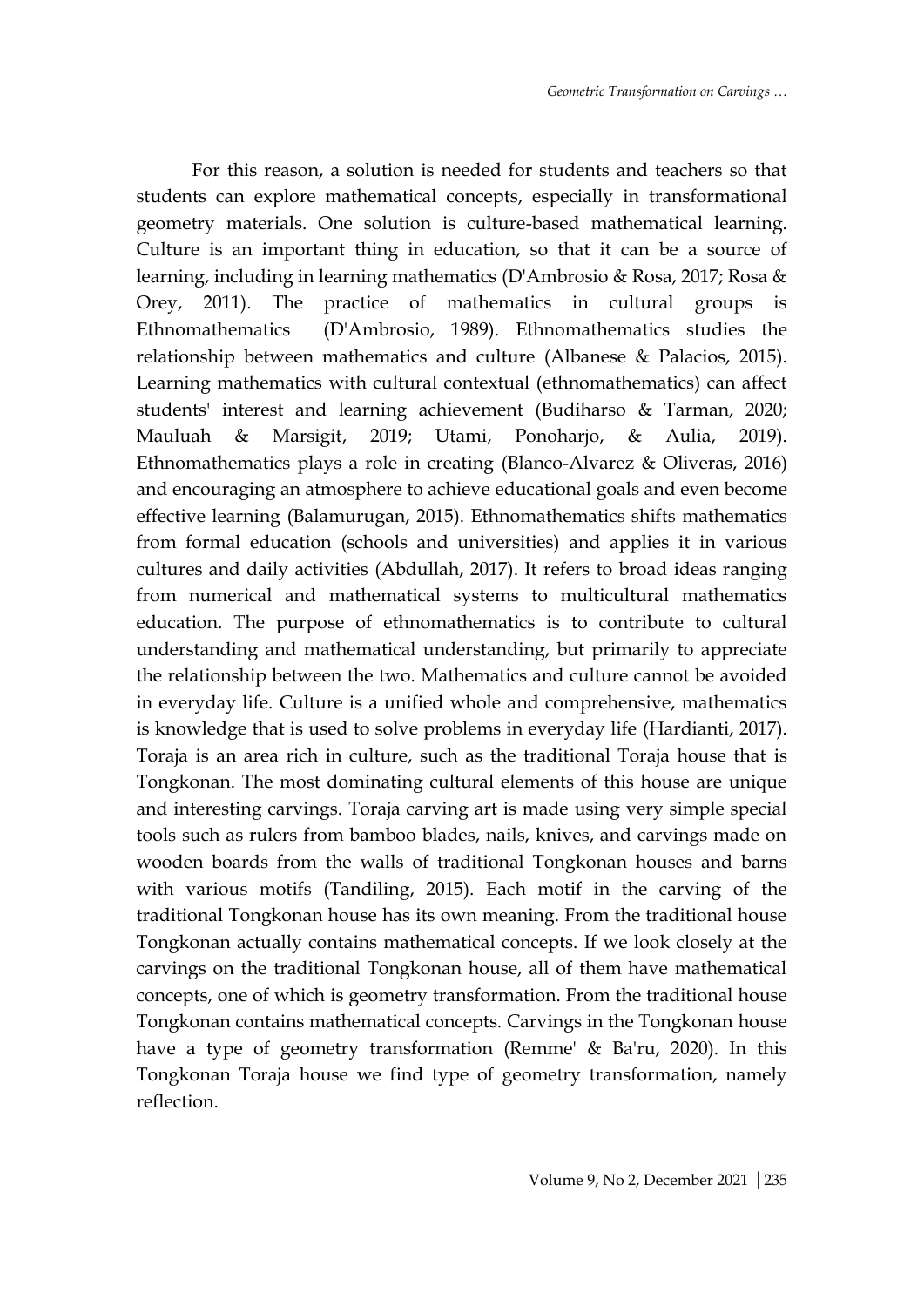The results also showed that students were more enthusiastic when taught using Toraja carvings (Lembang, La'biran, & Kristanto, 2019). This research is expected to examine the mathematical concepts contained in the carving of traditional Tongkonan houses. Teaching materials can be obtained that can accommodate home-based learning of Tongkonan custom and find out how to apply teaching materials in mathematical learning.

#### **METHODS**

The research method used is qualitative research. The qualitative approach in this research consisted of three stages. These three stages are connected to maintain the data quality obtained. The first stage is to identify and interview the initial subject of the researcher, namely people who understand the intricacies of carvings on Toraja Tongkonan houses, in this case, are indigenous figures. The second stage is to collect convinced data through surveys and further interviews with related sources regarding the meaning of the carvings of Toraja traditional Tongkonan houses. The third stage is to manage and analyze data sets and conduct publications obtained from survey results and interviews in connection with the meaning of the traditional Tongkonan Toraja house.

The three stages are described as follows.

## **1. Identify and Interview**

Identify and interview problems by finding information on the geometric transformations types contained in the traditional Tongkonan Toraja house.

## **2. Collect Data**

Collecting interview survey data is done by looking and digging for information about the types of geometric translation contained in the carvings of traditional Tongkonan Toraja houses. The interview was conducted to find out the meaning contained in the carvings of traditional Tongkonan Toraja houses. Interviews are conducted with indigenous figures and related sources.

## **3. Managing and Analyzing Data**

Data analysis was carried out from interview results and data collection on types of geometry transformation, meaning contained in Toraja traditional houses, and the preparation of teaching materials about Tongkonan traditional houses related to transformation geometry.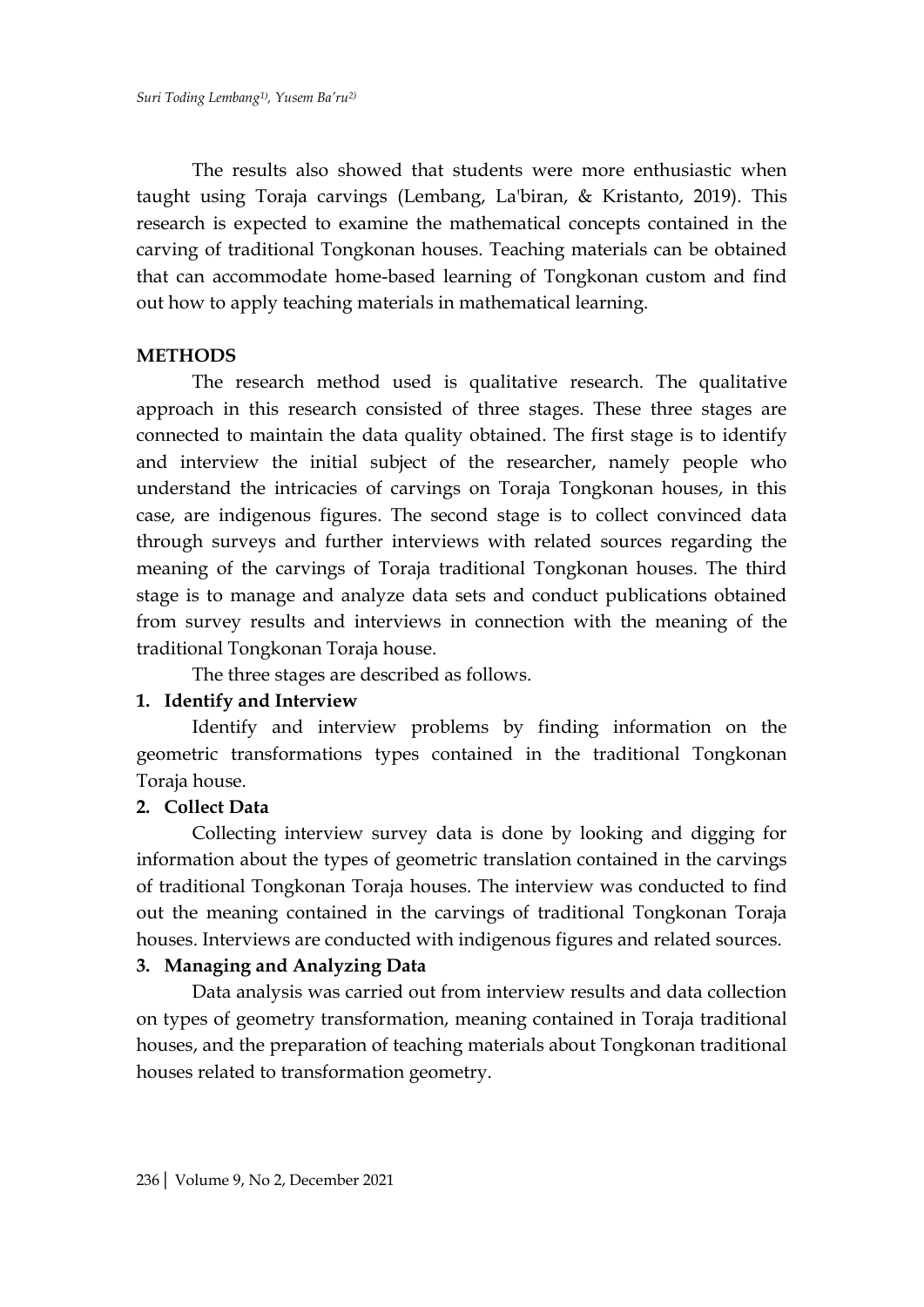# **RESULTS AND DISCUSSION**

Concept of Reflection/Mirroring on Toraja Carvings.

# **1. Type of Carving** *Paqbarre Allo*

The word *paqbarre allo* consists of 2 words: *barre* and *allo*; *barre* means roundabout, and *allo* means sun. So *paqbarre allo* is a carving that resembles a circle of the sun with its radiance. This type of carving is found in barrels and barns. The meaning of the carving *paqbarre allo* is a symbol of greatness and pride for the Toraja people. It was noticed, the carving *of paqbarre allo* is included in the reflection/mirroring of line *x*, line *y,* and against point 0 (0,0). However, researchers focused the *paqbarre allo* on the *x* line, as shown in figure 1.



Figure 1. *Paqbarre Allo*

# **2. Type of Carving** *Paqtedong*

Figure 2 is a type of *paqtedong* carving. This carving resembles the face of a buffalo. In general, buffalo functions as mating gold, a transaction tool in the buying and selling for Toraja people, as a sacrifice of offerings to gods and ancestors. The meaning of *paqtedong* carving for the Toraja community symbolizes welfare for the Toraja people and symbolizes prosperity and life. When carefully observed, the carving of *paqtedong* is included in the reflection/mirroring of the *y* line.



Figure 2. *Paqtedong*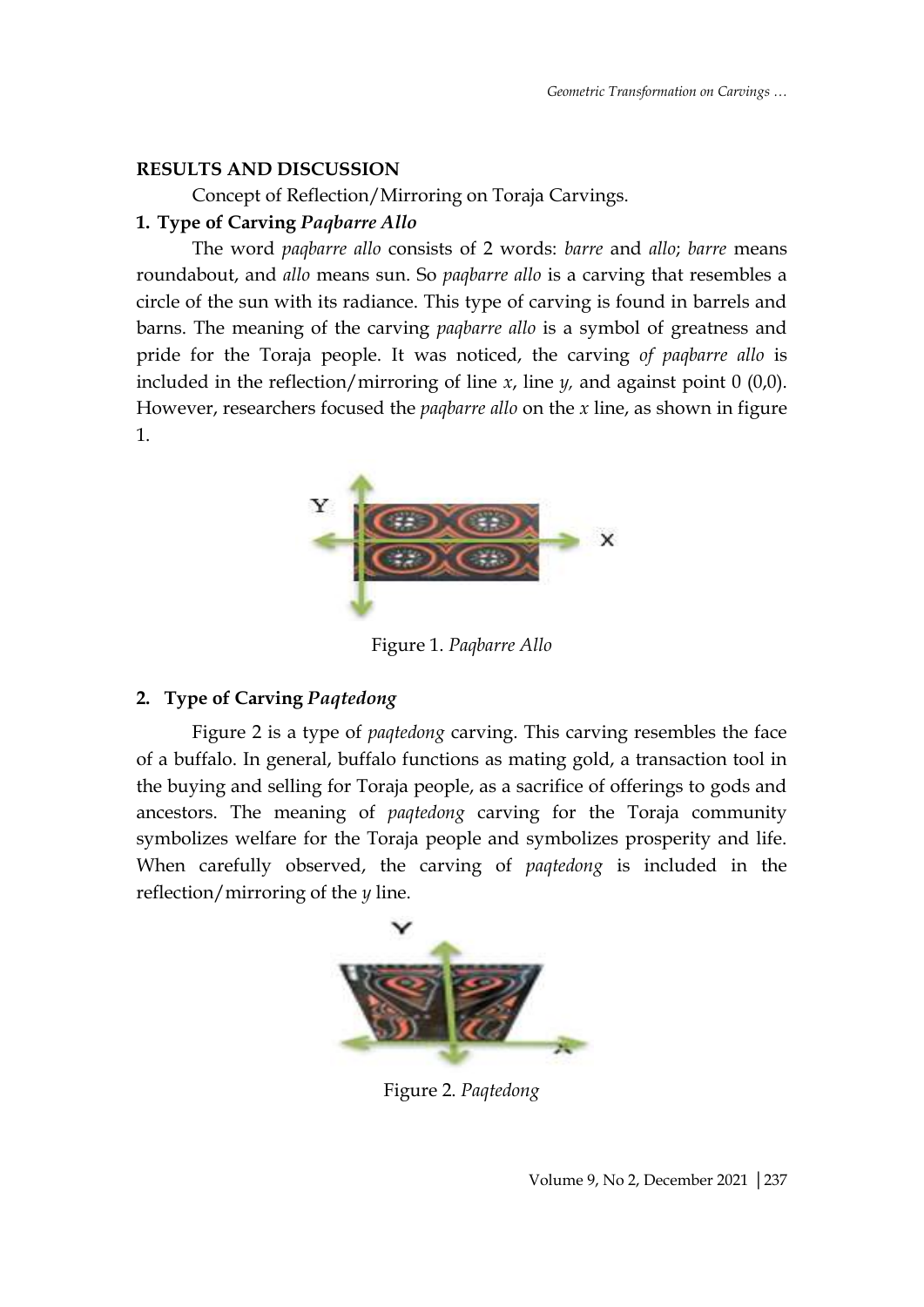#### **3. Type of Carving** *Paqtakku Pare*

Figure 3 is a type of carving *paqtakku pare*. The word *paqtakku pare* consists of 2 words: *takku* and *pare*; *takku* means submission, and *pare* means rice. Rice plants are the main plant in Toraja and are considered noble because, according to the parents, the ancestors of rice were originally humans. This carving resembles a submissive rice fruit. The meaning of carving *paqtakku pare* for the people of Toraja is that in this life, keep humbling yourself in an association like rice that the more it contains, the more it bends. If carefully observed, the carving of *paqtakku pare* is included in the reflection/mirroring of the line  $y = x$ .



Figure 3. *Paqtakku Pare*

#### **4. Type of Carving** *paqsekong kandaure*

Figure 4 is a type of carving *paqsekong kandaure*. The word *paqsekong kandaure* consists of two words, namely *sekong,* and *kandaure*. *Sekong* means twist, and *kandaure* means the shape of the elbow line. The meaning of the carving of *paqsekong kandaure* is a derivative or posterity that may always live in happiness like light. If carefully observed, the carving of *paqsekong kandaure* is included in the reflection/mirroring of the line *y = -x*.



Figure 4. *Paqsekong Kandaure*

238| Volume 9, No 2, December 2021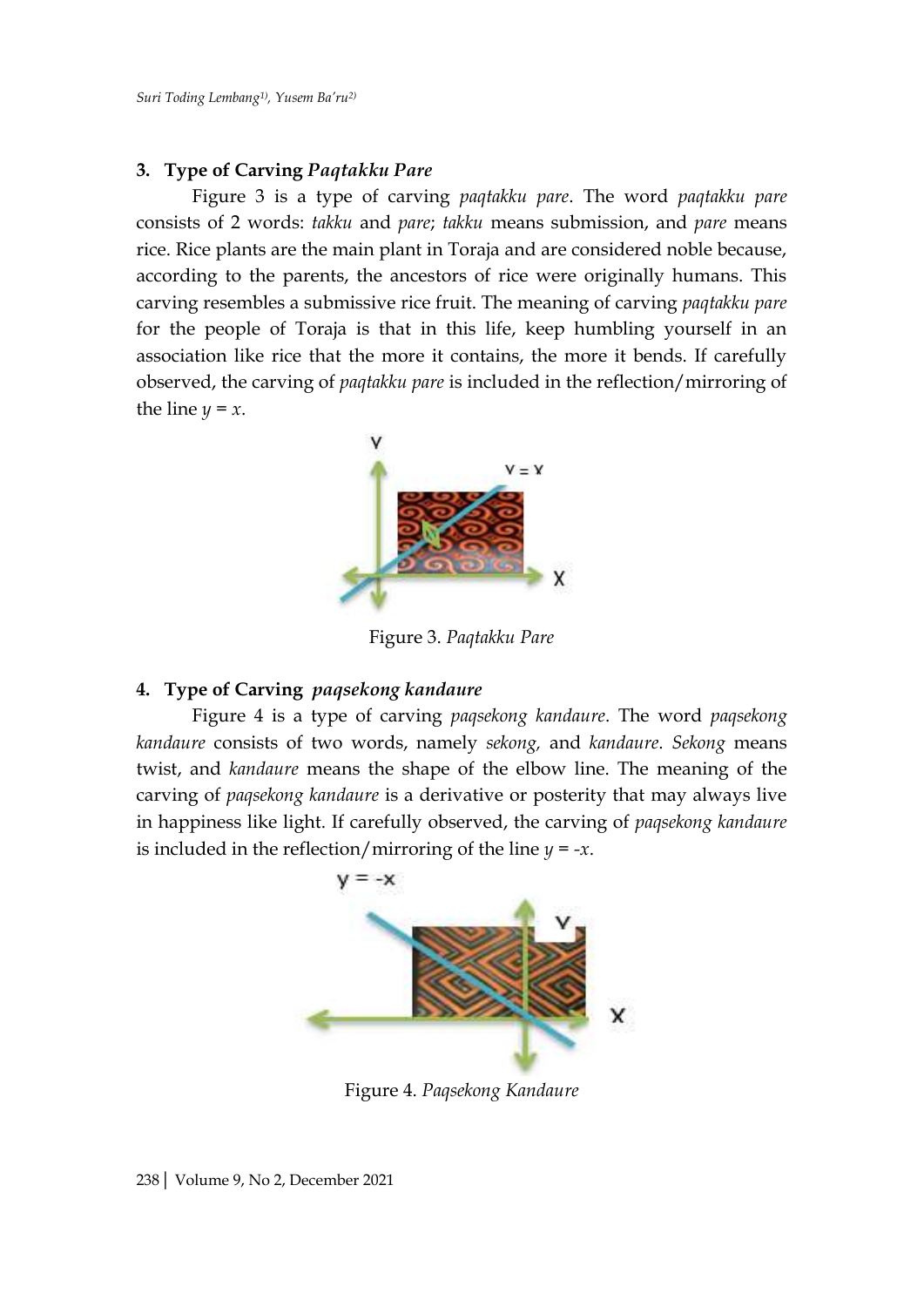## **CONCLUSION**

The carving of *paqbarre allo*, *paqtedong*, *paqtakku pare*, and *paqsekong kandaure* contains the concept of reflection to a mirror on the coordinate axis that is mirroring against point 0 (0.0), including the *x* line; *y* line; line  $y = x$ ; and line  $y = -x$ . The information also obtained that the carvings in the Tongkonan house are very loaded with meaning, especially about advice, prayer, or hope to all members of the Tongkonan.

## **REFERENCES**

- Abdullah, A. S. (2017). Ethnomathematics in perspective of sundanese culture. *Journal on Mathematics Education*, *8*(1), 1–16. Retrieved from https://files.eric.ed.gov/fulltext/EJ1173644.pdf.
- Albanese, V., & Palacios, F. J. P. (2015). Enculturation with ethnomathematical microprojects: from culture to mathematics. *Journal of Mathematics & Culture*, *9*(1), 1–11. Retrieved from http://nasgem.rpi.edu/files/30913.
- Alqahtani, M. M., & Powell, A. B. (2016). Instrumental appropriation of a collaborative, dynamic-geometry environment and geometrical understanding. *International Journal of Education in Mathematics, Science and Technology*, *4*(2), 72–83. https://doi.org/10.18404/ijemst.38054.
- Balamurugan, M. (2015). Ethnomathematics: An approach for learning mathematics from multicultural perspective. *International Journal of Modern Research and Reviews*, *3*(6), 716–720. Retrieved from http://journalijmrr.com/wp-content/uploads/2015/08/IJMRR175.pdf.
- Blanco-Alvarez, H., & Oliveras, M. L. (2016). Ethnomathematics: A political tool for latin America. *RIPEM*, *6*(1), 112–126. Retrieved from https://core.ac.uk/download/pdf/43009338.pdf.
- Budiharso, T., & Tarman, B. (2020). Improving quality education through better working conditions of academic institutes. *Journal of Ethnic and Cultural Studies*, *7*(1), 99–115. https://dx.doi.org/10.29333/ejecs/306.
- D'Ambrosio, U. (1989). A research program and course in the history of mathematics: Ethnomathematics. *Historia Mathematica*, *16*(3), 285–287. Retrieved from https://www.usd.ac.id/fakultas/pendidikan/s2\_ pen.matematika/f1l3/An%20article%20by%20Ubiratan%20D'Ambrosio .pdf.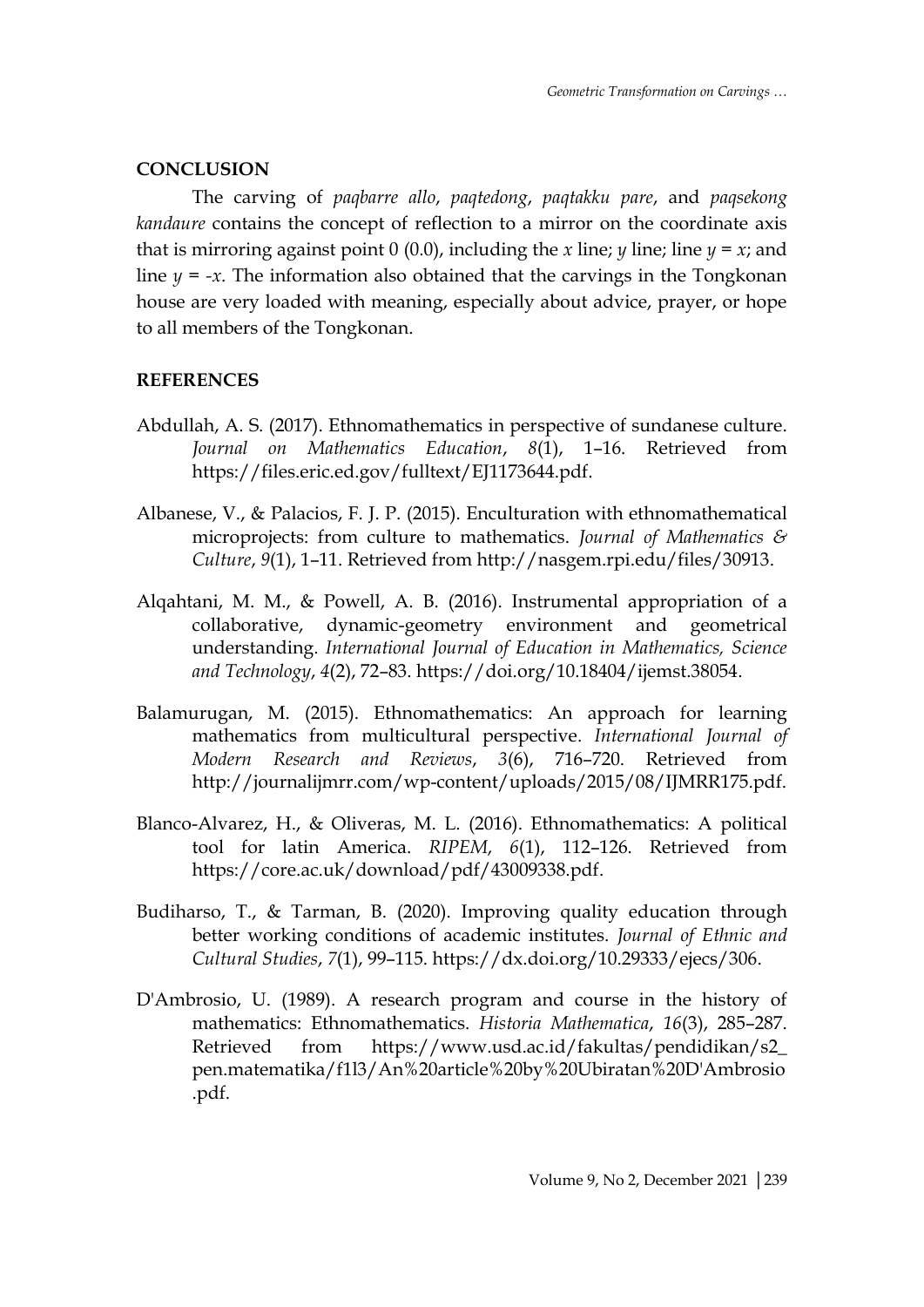- D'Ambrosio, U., & Rosa, M. (2017). *Ethnomathematics and its pedagogical action in mathematics education*. https://doi.org/10.1007/978-3-319-59220-6\_12.
- Evidiasari, S., Subanji, & Irawati, S. (2019). Students' spatial reasoning in solving geometrical transformation problems. *IJOLAE: Indonesian Journal on Learning and Advanced Education*, *1*(2), 38–51. https://doi.org/10.23917/ijolae.v1i2.8703.
- Hardianti, S. (2017). Etnomatematika: Aplikasi bangun datar segiempat pada Candi Muaro Jambi. *AKSIOMA: Jurnal Matematika Dan Pendidikan Matematika*, *8*(2), 99–110. https://doi.org/10.26877/aks.v8i2.1707.
- Huda, N. T. (2018). Etnomatika pada bentuk jajanan pasar di daerah istimewa Yogyakarta. *JNPM (Jurnal Nasional Pendidikan Matematika)*, *2*(2), 217–232. https://dx.doi.org/10.33603/jnpm.v2i2.870.
- Jelatu, S., Sariyasa, & Ardana, I. M. (2018). Effect of geogebra-aided react strategy on understanding of geometry concept. *International Journal of Instruction*, *11*(4), 325–336. https://doi.org/10.12973/iji.2018.11421a.
- Kivkovich, N. (2015). A tool for solving geometric problems using mediated mathematical discourse (for teacher and pupils). *Procedia - Social and Behavioral Sciences*, *209*, 519–525. https://doi.org/10.1016/j.sbspro.2015. 11.282.
- Kusumah, yaya S., Kustiawati, D., & Herman, T. (2020). The effect of geogebra in three-dimensional geometry learning on students' mathematical communication ability. *International Journal of Instruction*, *13*(2), 895–908. Retrieved from https://files.eric.ed.gov/fulltext/EJ1249074.pdf.
- Lembang, S. T. (2018). Analisis kesalahan mahasiswa dalam menyelesaikan soal aljabar linier pada materi sistem persamaan linier. *Jurnal Keguruan Dan Ilmu Pendidikan*, *6*(3), 249–256. https://doi.org/10.0901/jkip.v6i3.419.
- Lembang, S. T., La'biran, R., & Kristanto. (2019). Ukiran toraja sebagai alat peraga untuk memperkenalkan bangun datar. *Jurnal Keguruan Dan Ilmu Pendidikan*, *8*(2), 33–37. https://doi.org/10.0901/jkip.v8i2.858.
- Mauluah, L., & Marsigit. (2019). Ethnomathematics for elementary student: exploration the learning resources at Kraton Yogyakarta. *International Journal of Scientific & Technology Research*, *8*(7), 776–780. Retrieved from http://www.ijstr.org/final-print/july2019/Ethnomathematics-For-